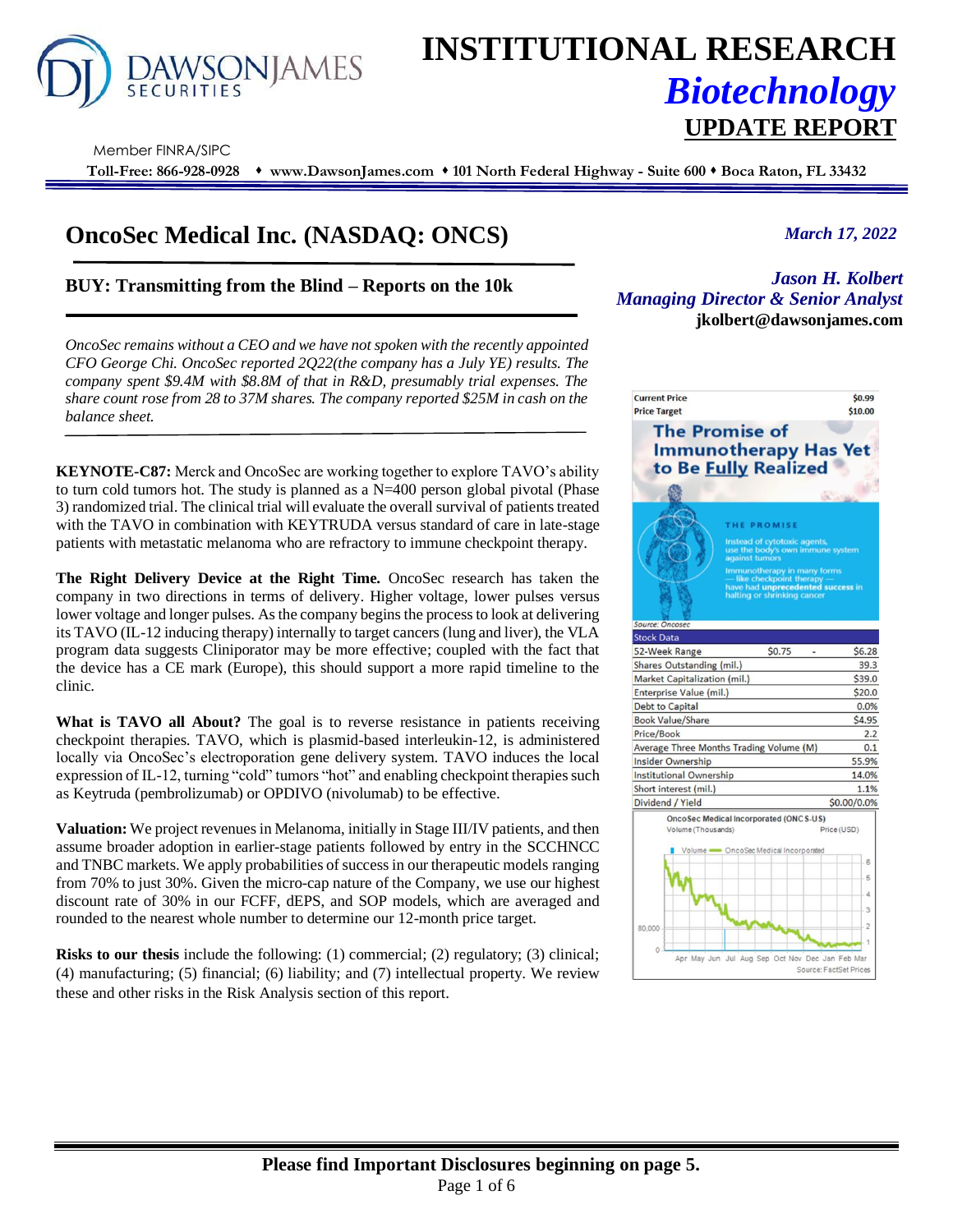

#### **Model Assumptions:**

- 1. We assume an initial commercial launch of TAVO in Stage III/IV Melanoma beginning in 2024. The market is relatively small, based on our assumptions, just 12,000 patients annually. We assume a price of \$90,000 per year and a peak share of just 9%. We use a 70% probability of success, or a 30% risk cut.
- 2. We assume expansion to the broader metastatic Melanoma marketplace by 2025, targeting 78,000 patients initially. We assume a starting share of just 1% but growing to 17% by 2030. We assume the same pricing as Stage III/IV. We use a 50% probability of success, or a 50% risk cut.
- 3. We assume expansion to SCCHNCC in 2025, 60,000 patients initially. We assume a starting share of just 1% and rising to just 3% by 2030. We assume \$125,000 per therapy course and apply a 55% risk cut.
- 4. We assume expansion to Triple Negative Breast Cancer in 2025, 41,000 patients initially. We assume a starting share of just 1% and rising to just 7% by 2030. We assume \$100,000 per therapy course and apply a 70% risk cut or 30% probability of success.

#### **Exhibit 1. Therapeutic Models**

| Melanoma (Stage III/IV)                  | 2020E   | 2021E   | 2022E    | 2023E    | 2024E    | 2025E    | 2026E     | 2027E     | 2028E     | 2029E     | 2030E     |
|------------------------------------------|---------|---------|----------|----------|----------|----------|-----------|-----------|-----------|-----------|-----------|
| Prevalence                               | 100.350 | 101.354 | 102.367  | 103.391  | 104.425  | 105.469  | 106.524   | 107.589   | 108.665   | 109.751   | 110,849   |
| Growth                                   | 1%      | 1%      | 1%       | 1%       | 1%       | $1\%$    | 1%        | 1%        | 1%        | 1%        | 1%        |
| Stage III/IV                             | 12,042  | 12,162  | 12,284   | 12,407   | 12,531   | 12,656   | 12,783    | 12.911    | 13,040    | 13,170    | 13,302    |
| % Market Share                           |         |         | 0%       | 0%       | 1%       | 2%       | 4%        | 5%        | 6%        | 7%        | 8%        |
| <b>Total Patients</b>                    |         |         |          | $\Omega$ | 125      | 253      | 511       | 646       | 782       | 922       | 1064      |
| Cost per year                            |         |         | \$90,000 | \$92,700 | \$95,481 | \$98,345 | \$101.296 | \$104,335 | \$107,465 | \$110,689 | \$114,009 |
| % Price Increase                         |         |         | 3%       | 3%       | 3%       | 3%       | 3%        | 3%        | 3%        | 3%        | 3%        |
| Sales (\$M)                              |         |         | \$0      | \$0      | \$11.965 | \$24,894 | \$51,794  | \$67,351  | \$84,079  | \$102,045 | \$121,323 |
| Risk Adjustment                          |         |         | 30%      | 30%      | 30%      | 30%      | 30%       | 30%       | 30%       | 30%       | 30%       |
| Revenue (\$M)                            |         |         | \$0      | \$0      | \$8,375  | \$17,426 | \$36,256  | \$47,146  | \$58,855  | \$71,432  | \$84,926  |
| Source: Company reports and Dawson James |         |         |          |          |          |          |           |           |           |           |           |

| Melanoma (All Ex. Stage III/IV) | 2020E   | 2021E   | 2022E    | 2023E    | 2024E    | 2025E     | 2026E     | 2027E       | 2028E       | 2029E       | 2030E       |
|---------------------------------|---------|---------|----------|----------|----------|-----------|-----------|-------------|-------------|-------------|-------------|
| Prevalence                      | 100.350 | 101.354 | 102.367  | 103,391  | 104.425  | 105.469   | 106.524   | 107.589     | 108,665     | 109.751     | 110.849     |
| Growth                          | 1%      | 1%      | 1%       | 1%       | 1%       | 1%        | 1%        | 1%          | 1%          | 1%          | 1%          |
| Stage II <sup>V</sup>           | 75,263  | 76,015  | 76,775   | 77.543   | 78,318   | 79.102    | 79,893    | 80.692      | 81.499      | 82,313      | 83,137      |
| % Market Share                  |         |         | 0%       | 0%       | 0%       | 2%        | 5%        | 12%         | 15%         | 16%         | 17%         |
| <b>Total Patients</b>           |         |         |          |          |          | 1582      | 3995      | 9683        | 12225       | 13170       | 14133       |
| Cost per year                   |         |         | \$90,000 | \$92,700 | \$95,481 | \$98,345  | \$101.296 | \$104.335   | \$107,465   | \$110,689   | \$114,009   |
| % Price Increase                |         |         | 3%       | 3%       | 3%       | 3%        | 3%        | 3%          | 3%          | 3%          | 3%          |
| Sales (\$M)                     |         |         | \$0      | \$0      | \$0      | \$155.586 | \$404,640 | \$1.010.272 | \$1,313,732 | \$1,457,787 | \$1,611,319 |
| Risk Adjustment                 |         |         | 50%      | 50%      | 50%      | 50%       | 50%       | 50%         | 50%         | 50%         | 50%         |
| Revenue (\$M)                   |         |         | \$0      | \$0      | \$0      | \$77.793  | \$202.320 | \$505.136   | \$656,866   | \$728.893   | \$805,660   |

| <b>SCCHNC</b>         | 2020E  | 2021E  | 2022E     | 2023E     | 2024E     | 2025E     | 2026E     | 2027E     | 2028E     | 2029E     | 2030E     |
|-----------------------|--------|--------|-----------|-----------|-----------|-----------|-----------|-----------|-----------|-----------|-----------|
| Prevalence            | 59,067 | 59,658 | 60,254    | 60,857    | 61,465    | 62,080    | 62,701    | 63,328    | 63,961    | 64,601    | 65,247    |
| Growth                | 1%     | 1%     | 1%        | 1%        | 1%        | 1%        | 1%        | $1\%$     | 1%        | 1%        | 1%        |
| % Market Share        |        |        | 0%        | 0%        | 0%        | 1%        | 1%        | 1%        | 1%        | 1%        | 1%        |
| <b>Total Patients</b> |        |        |           | $\Omega$  | 0         | 621       | 627       | 633       | 640       | 646       | 652       |
| Cost per year         |        |        | \$125,000 | \$128,750 | \$132,613 | \$136,591 | \$140.689 | \$144,909 | \$149,257 | \$153,734 | \$158,346 |
| % Price Increase      |        |        | 3%        | 3%        | 3%        | 3%        | 3%        | 3%        | 3%        | 3%        | 3%        |
| Sales (\$M)           |        |        | \$0       | \$0'      | \$0       | \$84,796  | \$88,213  | \$91.768  | \$95,466  | \$99,313  | \$103,316 |
| Risk Adjustment       |        |        | 55%       | 55%       | 55%       | 55%       | 55%       | 55%       | 55%       | 55%       | 55%       |
| Revenue (\$M)         |        |        | \$0       | \$0       | \$0       | \$38,158  | \$39,696  | \$41.296  | \$42,960  | \$44,691  | \$46,492  |

*Source: Company reports and Dawson James*

| <b>Breast Cancer - Triple Negative</b>    | 2020E   | 2021E   | 2022E   | 2023E     | 2024E     | 2025E     | 2026E     | 2027E     | 2028E     | 2029E     | 2030E     |
|-------------------------------------------|---------|---------|---------|-----------|-----------|-----------|-----------|-----------|-----------|-----------|-----------|
| <b>BC</b> Prevalence                      | 276,480 | 279.245 | 282.037 | 284.858   | 287.706   | 290.583   | 293.489   | 296.424   | 299.388   | 302,382   | 305,406   |
| Growth                                    | 1%      | 1%      | 1%      | 1%        | $1\%$     | 1%        | 1%        | 1%        | 1%        | 1%        | 1%        |
| Triple Negative Breast Cancer (15%)       | 41.472  | 41.887  | 42.306  | 42.729    | 43.156    | 43.587    | 44.023    | 44.464    | 44.908    | 45,357    | 45,811    |
| 'ercent of PD1/PD-L1 non-responders (70%) | 29,030  | 29.321  | 29.614  | 29.910    | 30.209    | 30.511    | 30.816    | 31.125    | 31.436    | 31.750    | 32,068    |
| % Market Share                            |         |         |         | 0%        | 0%        | 1%        | 2%        | 3%        | 4%        | 5%        | 6%        |
| <b>Total Patients</b>                     |         |         |         |           |           | 305       | 616       | 934       | 1.257     | 1.588     | 1,924     |
| Cost per year                             |         |         |         | \$100,000 | \$103,000 | \$106,090 | \$109,273 | \$112,551 | \$115,927 | \$119,405 | \$122,987 |
| % Price Increase                          |         |         |         | 3%        | 3%        | 3%        | 3%        | 3%        | 3%        | 3%        | 3%        |
| Sales (\$M)                               |         |         |         | \$0       | \$0       | \$32,369  | \$67,348  | \$105,093 | \$145.771 | \$189,557 | \$236,635 |
| Risk Adjustment                           |         |         |         | 70%       | 70%       | 70%       | 70%       | 70%       | 70%       | 70%       | 70%       |
| Revenue (\$M)                             |         |         |         | \$0       | \$0       | \$9.711   | \$20.204  | \$31.528  | \$43.731  | \$56.867  | \$70.990  |

*Source: Company reports and Dawson James estimates*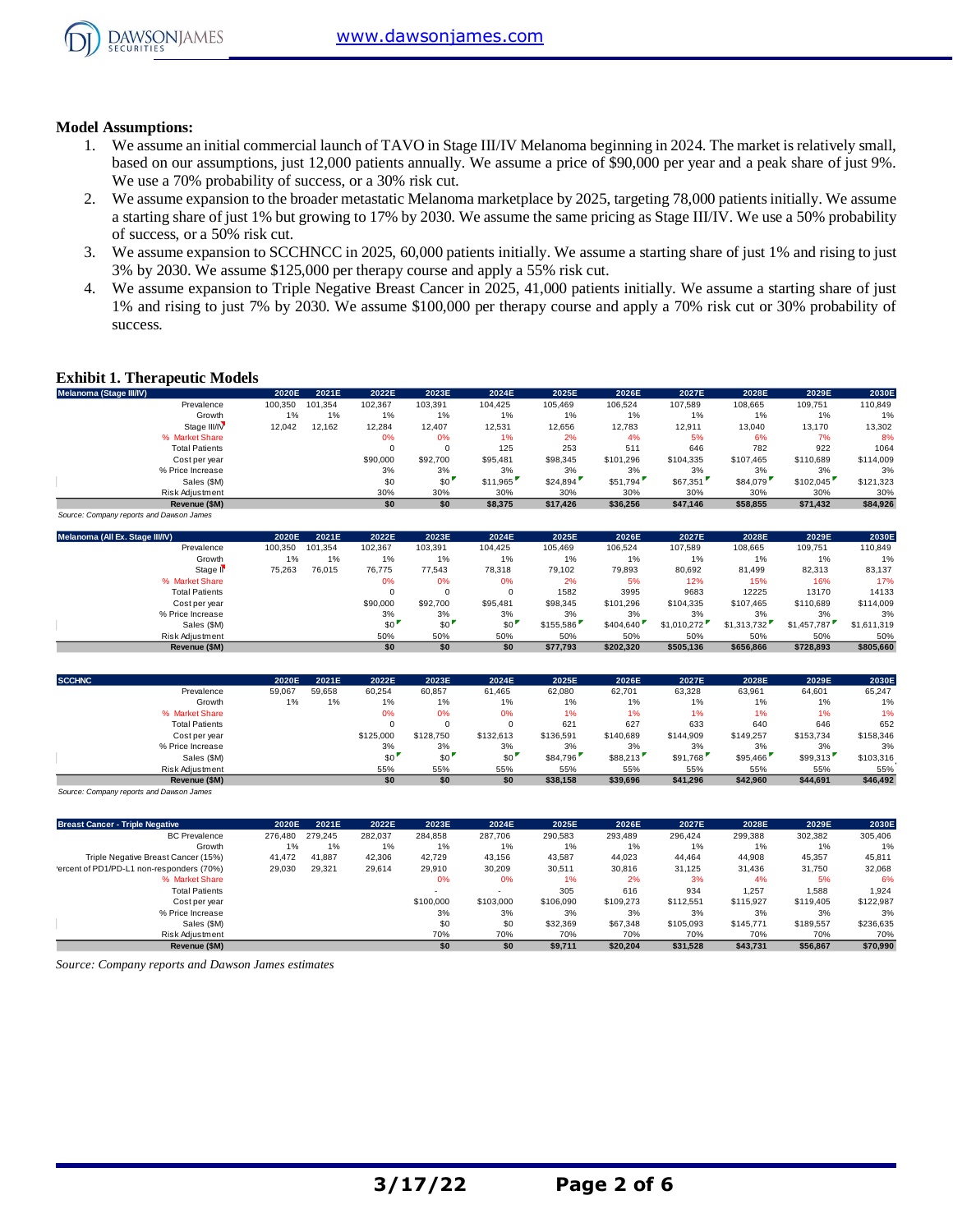

#### **Risk Analysis**

**Clinical and regulatory risk.** There is no assurance that any of the Company's products will be approved for any of the proposed indications and/or that the clinical data will be compelling. We recognize the competitive environment is evolving rapidly, and as such, it is possible that clinical programs may need to be revised, extending timelines.

**Commercial risk.** There are multiple competing therapies, and there can be no assumption that TAVO can be competitive if and when it is ready for approval and commercialization.

**Financial risk.** The Company may need to raise capital in the marketplace, and there can be no assurances that the Company will be able to raise capital and do so on favorable terms successfully.

Liability. There can be no assurances that the products and Company are exposed to liabilities from products once commercialized.

**Manufacturing.** The Company will need to manufacture its devices and products, and this may require expansion and capital resources to be able to provide products at scale prior to commercialization. There can be no assurances that the Company will be able to overcome such hurdles.

**Intellectual property risk.** The Company may have to defend its patents and technical know-how, and there can be no assurances that the licenses will not be infringed or will be held as valid if challenged, and the Company may infringe on third parties' patents.

**Reimbursement and insurance payment risk.** Insurance payment for products may be an additional hurdle to adoption.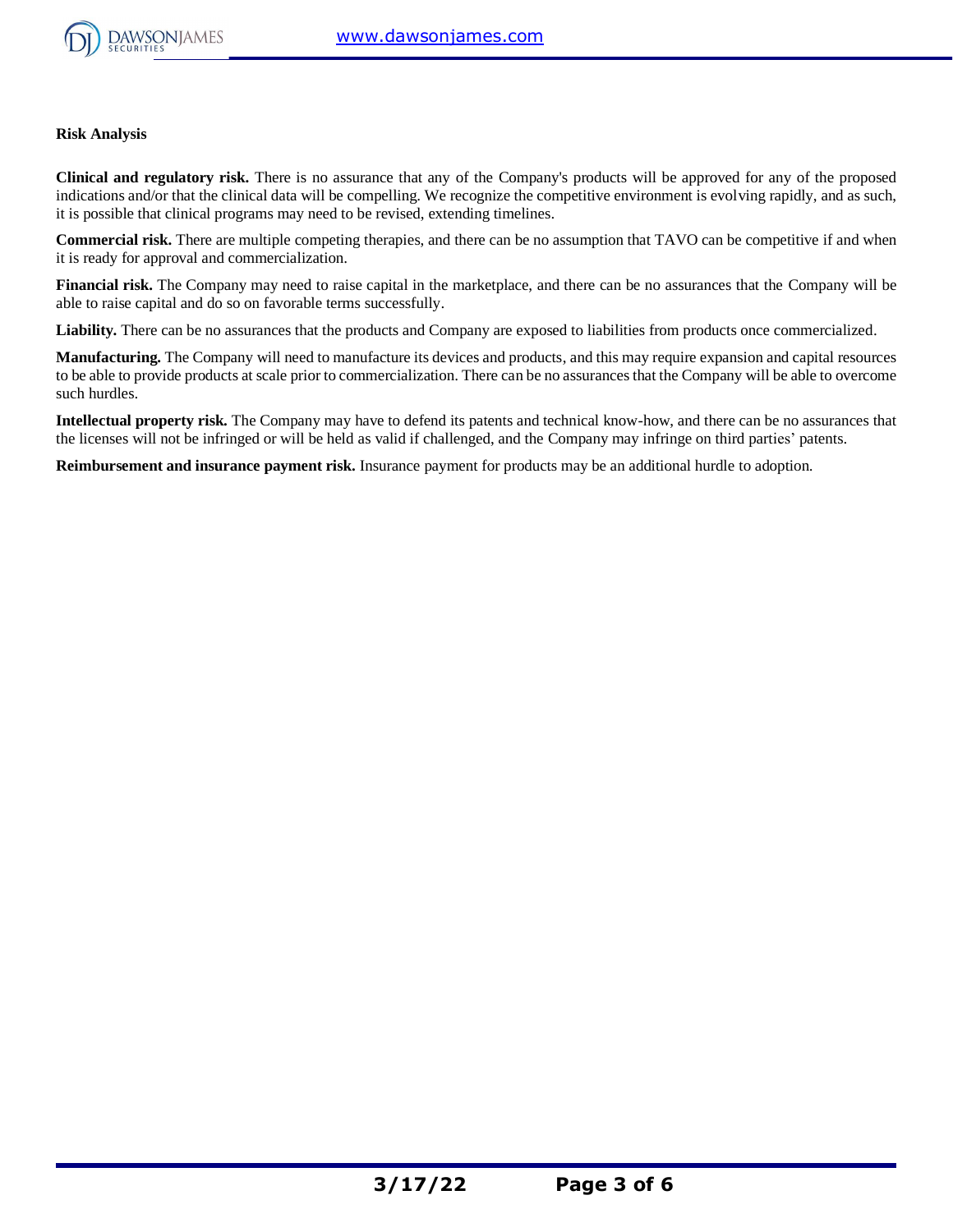

#### **Exhibit 2. Income Statement**

| <b>Oncosec Medical .: YE Jul 31</b><br>2Q21A<br>3Q21A<br>4Q21A<br>2021A<br>2022E<br>2025E<br>2029E<br>2030E<br>2019A<br>2020A<br>1021A<br>2023E<br>2024E<br>2026E<br>2027E<br>2028E<br>Revenue (\$000)<br>Checkpoint Resistant Metastatic Melanoma - Stage III/IV<br>66,004<br>106,158<br>8,375<br>26,138<br>45,320<br>78.474<br>91.841<br>505.136<br>656,866<br>728,893<br>805,660<br>Other Melanoma's<br>77.793<br>202.320<br>$\sim$<br>41,296<br>42,960<br>44.691<br>46,492<br>39.696<br>Squamous cell carcinoma head and neck (SCCHN) cancer<br>38,158<br>Triple Negative Breast Cancer (TNBC)<br>31,528<br>56,867<br>9,711<br>20,204<br>43,731<br>70,990<br><b>Total Product Sales</b><br>151,800<br>307.540<br>643.964<br>822.030<br>922.292<br>1.029.300<br>8,375<br>×.<br>Milestones<br><b>Total Revenues</b><br>307.540<br>8.375<br>151.800<br>643.964<br>822.030<br>922.292<br>1.029.300<br><b>Expenses</b><br>Cost of Goods Sold<br>21,528<br>45,077<br>57,542<br>64,560<br>586<br>10,626<br>72,051<br>COGS%<br>10%<br>7%<br>7%<br>7%<br>7%<br>7%<br>10%<br>10%<br>10%<br>10%<br>9%<br>8%<br>7%<br>7%<br>General and Administrative<br>3,241<br>2,111<br>2,847<br>14,282<br>24,000<br>24,000<br>24,000<br>11.971<br>18,312<br>6.084<br>12,000<br>22,000<br>24,000<br>24,000<br>24,000<br>24,000<br>G&A%<br>$\sim$<br>Research and Development<br>8,915<br>7,590<br>34,098<br>20,000<br>18,000<br>18,360<br>19,484<br>19,873<br>20,271<br>20,676<br>18,445<br>25,097<br>9,799<br>7,793<br>18,727<br>19,102<br><b>R&amp;D%</b><br>48.380<br>32.000<br>40.000<br>42.946<br>53.353<br>64.630<br>88,561<br>101,416<br>108.831<br>116,727<br><b>Total expenses</b><br>30.417<br>43.409<br>13.040<br>11.026<br>10.437<br>13,877<br>(11,026)<br>(13, 877)<br>(48, 380)<br>(32,000)<br>(40,000)<br>(34, 571)<br>98,447<br>242.910<br>555,402<br>720,615<br>912,572<br>(30, 417)<br>(43, 409)<br>(13,040)<br>(10, 437)<br>813,461<br>Oper. Inc. (Loss) | Oncosec Medical Inc. Income Statement (\$000) | 7.2019 | 7.2020 | Aug-Oct | Nov.-Jan. | Feb.-Apr. | May-July | 7.2021 | 7.2022 | 7.2023 | 7.2024 | 7.2025 | 7.2026 | 7.2027 | 7.2028 | 7.2029 | 7.2030 |
|---------------------------------------------------------------------------------------------------------------------------------------------------------------------------------------------------------------------------------------------------------------------------------------------------------------------------------------------------------------------------------------------------------------------------------------------------------------------------------------------------------------------------------------------------------------------------------------------------------------------------------------------------------------------------------------------------------------------------------------------------------------------------------------------------------------------------------------------------------------------------------------------------------------------------------------------------------------------------------------------------------------------------------------------------------------------------------------------------------------------------------------------------------------------------------------------------------------------------------------------------------------------------------------------------------------------------------------------------------------------------------------------------------------------------------------------------------------------------------------------------------------------------------------------------------------------------------------------------------------------------------------------------------------------------------------------------------------------------------------------------------------------------------------------------------------------------------------------------------------------------------------------------------------------------------------------------------|-----------------------------------------------|--------|--------|---------|-----------|-----------|----------|--------|--------|--------|--------|--------|--------|--------|--------|--------|--------|
|                                                                                                                                                                                                                                                                                                                                                                                                                                                                                                                                                                                                                                                                                                                                                                                                                                                                                                                                                                                                                                                                                                                                                                                                                                                                                                                                                                                                                                                                                                                                                                                                                                                                                                                                                                                                                                                                                                                                                         |                                               |        |        |         |           |           |          |        |        |        |        |        |        |        |        |        |        |
|                                                                                                                                                                                                                                                                                                                                                                                                                                                                                                                                                                                                                                                                                                                                                                                                                                                                                                                                                                                                                                                                                                                                                                                                                                                                                                                                                                                                                                                                                                                                                                                                                                                                                                                                                                                                                                                                                                                                                         |                                               |        |        |         |           |           |          |        |        |        |        |        |        |        |        |        |        |
|                                                                                                                                                                                                                                                                                                                                                                                                                                                                                                                                                                                                                                                                                                                                                                                                                                                                                                                                                                                                                                                                                                                                                                                                                                                                                                                                                                                                                                                                                                                                                                                                                                                                                                                                                                                                                                                                                                                                                         |                                               |        |        |         |           |           |          |        |        |        |        |        |        |        |        |        |        |
|                                                                                                                                                                                                                                                                                                                                                                                                                                                                                                                                                                                                                                                                                                                                                                                                                                                                                                                                                                                                                                                                                                                                                                                                                                                                                                                                                                                                                                                                                                                                                                                                                                                                                                                                                                                                                                                                                                                                                         |                                               |        |        |         |           |           |          |        |        |        |        |        |        |        |        |        |        |
|                                                                                                                                                                                                                                                                                                                                                                                                                                                                                                                                                                                                                                                                                                                                                                                                                                                                                                                                                                                                                                                                                                                                                                                                                                                                                                                                                                                                                                                                                                                                                                                                                                                                                                                                                                                                                                                                                                                                                         |                                               |        |        |         |           |           |          |        |        |        |        |        |        |        |        |        |        |
|                                                                                                                                                                                                                                                                                                                                                                                                                                                                                                                                                                                                                                                                                                                                                                                                                                                                                                                                                                                                                                                                                                                                                                                                                                                                                                                                                                                                                                                                                                                                                                                                                                                                                                                                                                                                                                                                                                                                                         |                                               |        |        |         |           |           |          |        |        |        |        |        |        |        |        |        |        |
|                                                                                                                                                                                                                                                                                                                                                                                                                                                                                                                                                                                                                                                                                                                                                                                                                                                                                                                                                                                                                                                                                                                                                                                                                                                                                                                                                                                                                                                                                                                                                                                                                                                                                                                                                                                                                                                                                                                                                         |                                               |        |        |         |           |           |          |        |        |        |        |        |        |        |        |        |        |
|                                                                                                                                                                                                                                                                                                                                                                                                                                                                                                                                                                                                                                                                                                                                                                                                                                                                                                                                                                                                                                                                                                                                                                                                                                                                                                                                                                                                                                                                                                                                                                                                                                                                                                                                                                                                                                                                                                                                                         |                                               |        |        |         |           |           |          |        |        |        |        |        |        |        |        |        |        |
|                                                                                                                                                                                                                                                                                                                                                                                                                                                                                                                                                                                                                                                                                                                                                                                                                                                                                                                                                                                                                                                                                                                                                                                                                                                                                                                                                                                                                                                                                                                                                                                                                                                                                                                                                                                                                                                                                                                                                         |                                               |        |        |         |           |           |          |        |        |        |        |        |        |        |        |        |        |
|                                                                                                                                                                                                                                                                                                                                                                                                                                                                                                                                                                                                                                                                                                                                                                                                                                                                                                                                                                                                                                                                                                                                                                                                                                                                                                                                                                                                                                                                                                                                                                                                                                                                                                                                                                                                                                                                                                                                                         |                                               |        |        |         |           |           |          |        |        |        |        |        |        |        |        |        |        |
|                                                                                                                                                                                                                                                                                                                                                                                                                                                                                                                                                                                                                                                                                                                                                                                                                                                                                                                                                                                                                                                                                                                                                                                                                                                                                                                                                                                                                                                                                                                                                                                                                                                                                                                                                                                                                                                                                                                                                         |                                               |        |        |         |           |           |          |        |        |        |        |        |        |        |        |        |        |
|                                                                                                                                                                                                                                                                                                                                                                                                                                                                                                                                                                                                                                                                                                                                                                                                                                                                                                                                                                                                                                                                                                                                                                                                                                                                                                                                                                                                                                                                                                                                                                                                                                                                                                                                                                                                                                                                                                                                                         |                                               |        |        |         |           |           |          |        |        |        |        |        |        |        |        |        |        |
|                                                                                                                                                                                                                                                                                                                                                                                                                                                                                                                                                                                                                                                                                                                                                                                                                                                                                                                                                                                                                                                                                                                                                                                                                                                                                                                                                                                                                                                                                                                                                                                                                                                                                                                                                                                                                                                                                                                                                         |                                               |        |        |         |           |           |          |        |        |        |        |        |        |        |        |        |        |
|                                                                                                                                                                                                                                                                                                                                                                                                                                                                                                                                                                                                                                                                                                                                                                                                                                                                                                                                                                                                                                                                                                                                                                                                                                                                                                                                                                                                                                                                                                                                                                                                                                                                                                                                                                                                                                                                                                                                                         |                                               |        |        |         |           |           |          |        |        |        |        |        |        |        |        |        |        |
|                                                                                                                                                                                                                                                                                                                                                                                                                                                                                                                                                                                                                                                                                                                                                                                                                                                                                                                                                                                                                                                                                                                                                                                                                                                                                                                                                                                                                                                                                                                                                                                                                                                                                                                                                                                                                                                                                                                                                         |                                               |        |        |         |           |           |          |        |        |        |        |        |        |        |        |        |        |
|                                                                                                                                                                                                                                                                                                                                                                                                                                                                                                                                                                                                                                                                                                                                                                                                                                                                                                                                                                                                                                                                                                                                                                                                                                                                                                                                                                                                                                                                                                                                                                                                                                                                                                                                                                                                                                                                                                                                                         |                                               |        |        |         |           |           |          |        |        |        |        |        |        |        |        |        |        |
|                                                                                                                                                                                                                                                                                                                                                                                                                                                                                                                                                                                                                                                                                                                                                                                                                                                                                                                                                                                                                                                                                                                                                                                                                                                                                                                                                                                                                                                                                                                                                                                                                                                                                                                                                                                                                                                                                                                                                         |                                               |        |        |         |           |           |          |        |        |        |        |        |        |        |        |        |        |
|                                                                                                                                                                                                                                                                                                                                                                                                                                                                                                                                                                                                                                                                                                                                                                                                                                                                                                                                                                                                                                                                                                                                                                                                                                                                                                                                                                                                                                                                                                                                                                                                                                                                                                                                                                                                                                                                                                                                                         |                                               |        |        |         |           |           |          |        |        |        |        |        |        |        |        |        |        |
|                                                                                                                                                                                                                                                                                                                                                                                                                                                                                                                                                                                                                                                                                                                                                                                                                                                                                                                                                                                                                                                                                                                                                                                                                                                                                                                                                                                                                                                                                                                                                                                                                                                                                                                                                                                                                                                                                                                                                         |                                               |        |        |         |           |           |          |        |        |        |        |        |        |        |        |        |        |
| Other income, net<br>440<br>185                                                                                                                                                                                                                                                                                                                                                                                                                                                                                                                                                                                                                                                                                                                                                                                                                                                                                                                                                                                                                                                                                                                                                                                                                                                                                                                                                                                                                                                                                                                                                                                                                                                                                                                                                                                                                                                                                                                         |                                               |        |        |         |           |           |          |        |        |        |        |        |        |        |        |        |        |
| (0)<br>Interest expense<br>(4)<br>(5)<br>(1)<br>$\overline{2}$<br>$\Omega$                                                                                                                                                                                                                                                                                                                                                                                                                                                                                                                                                                                                                                                                                                                                                                                                                                                                                                                                                                                                                                                                                                                                                                                                                                                                                                                                                                                                                                                                                                                                                                                                                                                                                                                                                                                                                                                                              |                                               |        |        |         |           |           |          |        |        |        |        |        |        |        |        |        |        |
| (2)<br>(5)<br>Loss on disposal of property and equipment<br>(1)<br>(6)<br>(128)<br>(116)                                                                                                                                                                                                                                                                                                                                                                                                                                                                                                                                                                                                                                                                                                                                                                                                                                                                                                                                                                                                                                                                                                                                                                                                                                                                                                                                                                                                                                                                                                                                                                                                                                                                                                                                                                                                                                                                |                                               |        |        |         |           |           |          |        |        |        |        |        |        |        |        |        |        |
| (281)<br>996<br>Foreign currency exchange gain (loss), net<br>103<br>(177)<br>328<br>(187)<br>961                                                                                                                                                                                                                                                                                                                                                                                                                                                                                                                                                                                                                                                                                                                                                                                                                                                                                                                                                                                                                                                                                                                                                                                                                                                                                                                                                                                                                                                                                                                                                                                                                                                                                                                                                                                                                                                       |                                               |        |        |         |           |           |          |        |        |        |        |        |        |        |        |        |        |
| (12)<br>Realized loss on sale of securities, net                                                                                                                                                                                                                                                                                                                                                                                                                                                                                                                                                                                                                                                                                                                                                                                                                                                                                                                                                                                                                                                                                                                                                                                                                                                                                                                                                                                                                                                                                                                                                                                                                                                                                                                                                                                                                                                                                                        |                                               |        |        |         |           |           |          |        |        |        |        |        |        |        |        |        |        |
| Warrant inducement expense                                                                                                                                                                                                                                                                                                                                                                                                                                                                                                                                                                                                                                                                                                                                                                                                                                                                                                                                                                                                                                                                                                                                                                                                                                                                                                                                                                                                                                                                                                                                                                                                                                                                                                                                                                                                                                                                                                                              |                                               |        |        |         |           |           |          |        |        |        |        |        |        |        |        |        |        |
| Loss before income taxes<br>(13.224)<br>(10, 703)<br>(9,441)<br>(14, 212)<br>(47,580)<br>(32, 672)<br>(40,000)<br>(34, 571)<br>98.447<br>242.910<br>555,402<br>720,615<br>813,461<br>912,572<br>(30.275)<br>(43.126)                                                                                                                                                                                                                                                                                                                                                                                                                                                                                                                                                                                                                                                                                                                                                                                                                                                                                                                                                                                                                                                                                                                                                                                                                                                                                                                                                                                                                                                                                                                                                                                                                                                                                                                                    |                                               |        |        |         |           |           |          |        |        |        |        |        |        |        |        |        |        |
| (2, 417)<br>(2, 412)<br>24,612<br>72,873<br>194,391<br>259,421<br>300,980<br>346,777<br>872<br>$\overline{2}$<br>(4,000)<br>(6,914)<br>Provision for income taxes<br>(1)<br>$\overline{2}$<br>$\overline{1}$                                                                                                                                                                                                                                                                                                                                                                                                                                                                                                                                                                                                                                                                                                                                                                                                                                                                                                                                                                                                                                                                                                                                                                                                                                                                                                                                                                                                                                                                                                                                                                                                                                                                                                                                            |                                               |        |        |         |           |           |          |        |        |        |        |        |        |        |        |        |        |
| 0%<br>0%<br>0%<br>0%<br>10%<br>20%<br>25%<br>30%<br>35%<br>36%<br>37%<br>38%<br><b>Tax Rate</b><br>0%<br>0%                                                                                                                                                                                                                                                                                                                                                                                                                                                                                                                                                                                                                                                                                                                                                                                                                                                                                                                                                                                                                                                                                                                                                                                                                                                                                                                                                                                                                                                                                                                                                                                                                                                                                                                                                                                                                                             |                                               |        |        |         |           |           |          |        |        |        |        |        |        |        |        |        |        |
| <b>GAAP Net Income (loss)</b><br>565,795<br>(30.276)<br>(42.253)<br>(13.225)<br>(10.704)<br>(9.442)<br>(11.796)<br>(45, 168)<br>(32, 676)<br>(36.000)<br>(27, 657)<br>73.835<br>170,037<br>361,012<br>461.194<br>512.480                                                                                                                                                                                                                                                                                                                                                                                                                                                                                                                                                                                                                                                                                                                                                                                                                                                                                                                                                                                                                                                                                                                                                                                                                                                                                                                                                                                                                                                                                                                                                                                                                                                                                                                                |                                               |        |        |         |           |           |          |        |        |        |        |        |        |        |        |        |        |
| Non-GAAP, Adj.                                                                                                                                                                                                                                                                                                                                                                                                                                                                                                                                                                                                                                                                                                                                                                                                                                                                                                                                                                                                                                                                                                                                                                                                                                                                                                                                                                                                                                                                                                                                                                                                                                                                                                                                                                                                                                                                                                                                          |                                               |        |        |         |           |           |          |        |        |        |        |        |        |        |        |        |        |
| <b>Net Margin</b><br><b>NM</b><br><b>NM</b><br>0.56<br>0.56<br>0.56<br><b>NM</b><br><b>NM</b><br><b>NM</b><br><b>NM</b><br><b>NM</b><br><b>NM</b><br><b>NM</b><br><b>NM</b><br>0.49<br>0.55<br>0.55                                                                                                                                                                                                                                                                                                                                                                                                                                                                                                                                                                                                                                                                                                                                                                                                                                                                                                                                                                                                                                                                                                                                                                                                                                                                                                                                                                                                                                                                                                                                                                                                                                                                                                                                                     |                                               |        |        |         |           |           |          |        |        |        |        |        |        |        |        |        |        |
| 8.98<br>9.87<br><b>GAAP-EPS</b><br>(2.56)<br>(0.25)<br>(0.25)<br>(1.37)<br>1.31<br>3.01<br>6.37<br>8.11<br>(4.29)<br>(0.49)<br>(0.37)<br>(0.59)<br>(0.65)<br>(0.49)                                                                                                                                                                                                                                                                                                                                                                                                                                                                                                                                                                                                                                                                                                                                                                                                                                                                                                                                                                                                                                                                                                                                                                                                                                                                                                                                                                                                                                                                                                                                                                                                                                                                                                                                                                                     |                                               |        |        |         |           |           |          |        |        |        |        |        |        |        |        |        |        |
| 9.87<br>Non GAAP EPS (dil)<br>(4.29)<br>(2.56)<br>(0.37)<br>(0.25)<br>(0.25)<br>(1.37)<br>(0.59)<br>(0.65)<br>(0.49)<br>1.31<br>3.01<br>6.37<br>8.11<br>8.98<br>(0.49)<br>7.053<br>36.208<br>32.903                                                                                                                                                                                                                                                                                                                                                                                                                                                                                                                                                                                                                                                                                                                                                                                                                                                                                                                                                                                                                                                                                                                                                                                                                                                                                                                                                                                                                                                                                                                                                                                                                                                                                                                                                     |                                               |        |        |         |           |           |          |        |        |        |        |        |        |        |        |        |        |
| 16,535<br>39,373<br>39,491<br>39,808<br>39,968<br>40,128<br>40,289<br>40,450<br>40,612<br>Wgtd Avg Shrs (Bas) - '000s<br>26,771<br>28,677<br>37,336<br>39,649<br>37,336<br>55.728<br>56.853<br>57,309<br>Watd Ava Shrs (Dil) - '000s<br>7.053<br>16,535<br>26,771<br>28,677<br>49.373<br>32,903<br>55,505<br>55.951<br>56.175<br>56,400<br>56.626<br>57,081                                                                                                                                                                                                                                                                                                                                                                                                                                                                                                                                                                                                                                                                                                                                                                                                                                                                                                                                                                                                                                                                                                                                                                                                                                                                                                                                                                                                                                                                                                                                                                                             |                                               |        |        |         |           |           |          |        |        |        |        |        |        |        |        |        |        |

*Source: Company reports and Dawson James estimates*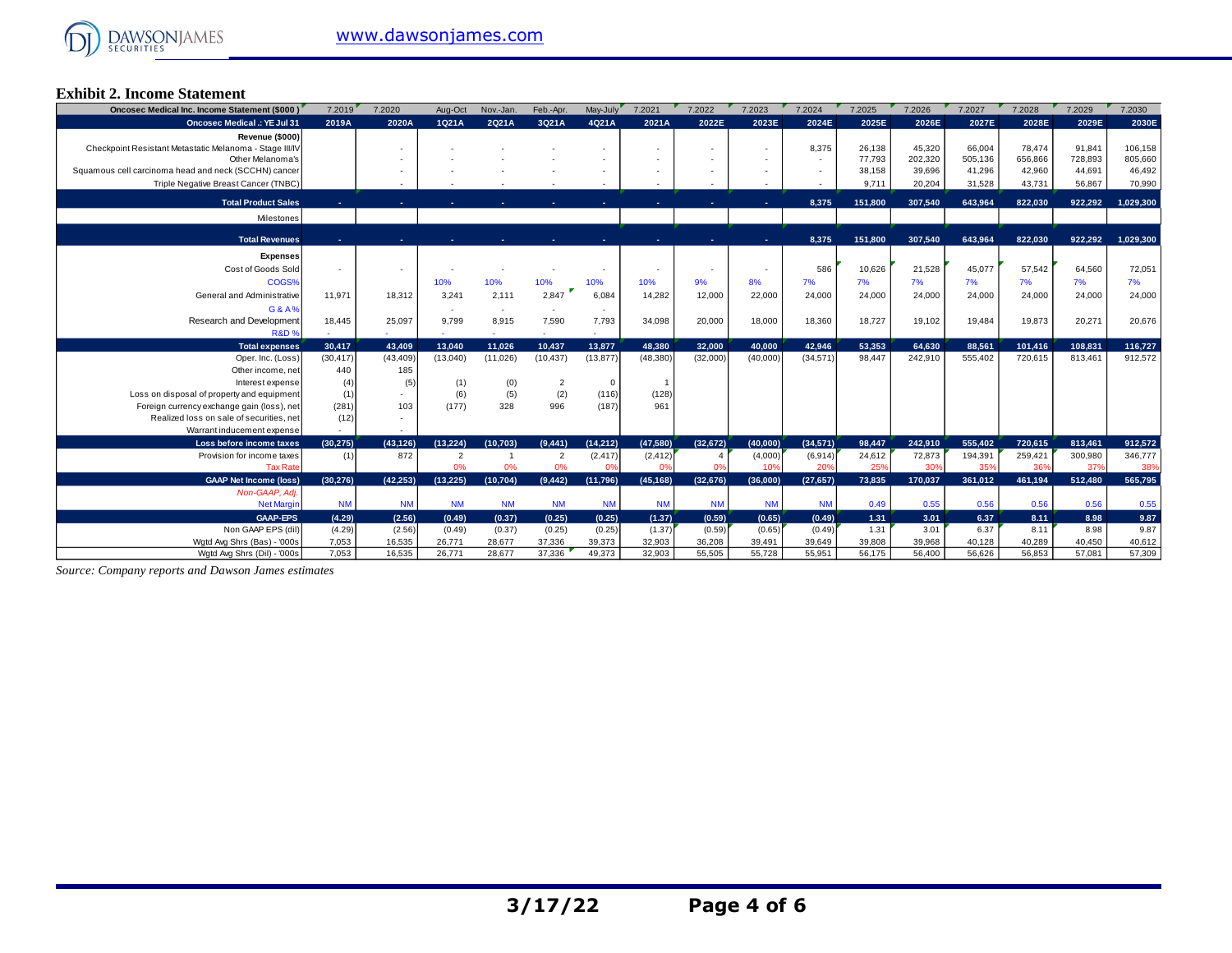

Price (USD)

Companies mentioned in this report:

#### **Important Disclosures:**

# **Price Chart: OncoSec Medical Incorporated (ONCS-US)** Volume (Thousands) Volume <a>>
OncoSec Medical Incorporated



Price target and ratings changes over the past three years:

- Initiated Buy July 27, 2020 Price Target  $$10.00$ Update – Buy – August 27, 2020 – Price Target \$10.00
- Update Buy November 9, 2020 Price Target \$10.00
- Update Buy November 25, 2020 Price Target \$10.00
- Update Buy February 12, 2021 Price Target \$10.00
- Update Buy April 19, 2021 Price Target \$10.00
- Update Buy June 14, 2021 Price Target \$10.00
- Update Buy July 7, 2021 Price Target \$10.00
- Update Buy December 21, 2021 Price Target \$10.00
- Update Buy March 17, 2022 Price Target \$10.00

Dawson James Securities, Inc. (the "Firm") is a member of the Financial Industry Regulatory Authority ("FINRA") and the Securities Investor Protection Corporation ("SIPC").

The Firm does not make a market in the securities of the subject Company (s). The Firm has not engaged in investment banking relationships with the subject Company in the prior twelve months, as a manager or co-manager of a public offering and has not received compensation resulting from those relationships. The Firm may seek compensation for investment banking services in the future from the subject Company (s). The Firm has NOT received any other compensation from the subject Company (s) in the last 12 months for services unrelated to managing or co-managing of a public offering.

Neither the research analyst(s) whose name appears on this report nor any member of his (their) household is an officer, director, or advisory board member of these companies. The Firm and/or its directors and employees may own securities of the Company (s) in this report and may increase or decrease holdings in the future. As of March 3, 2022, the Firm as a whole did not beneficially own 1% or more of any class of common equity securities of the subject company(s) of this report. The Firm, its officers, directors, analysts, or employees may affect transactions in and have long or short positions in the securities (or options or warrants related to those securities) of the Company (s) subject to this report. The Firm may affect transactions as principal or agent in those securities.

Analysts receive no direct compensation in connection with the Firm's investment banking business. All Firm employees, including the analyst(s) responsible for preparing this report, may be eligible to receive non-product or service-specific monetary bonus compensation that is based upon various factors, including total revenues of the Firm and its affiliates as well as a portion of the proceedsfrom a broad pool of investment vehicles consisting of components of the compensation generated by investment banking activities, including but not limited to shares of stock and/or warrants, which may or may not include the securities referenced in this report.